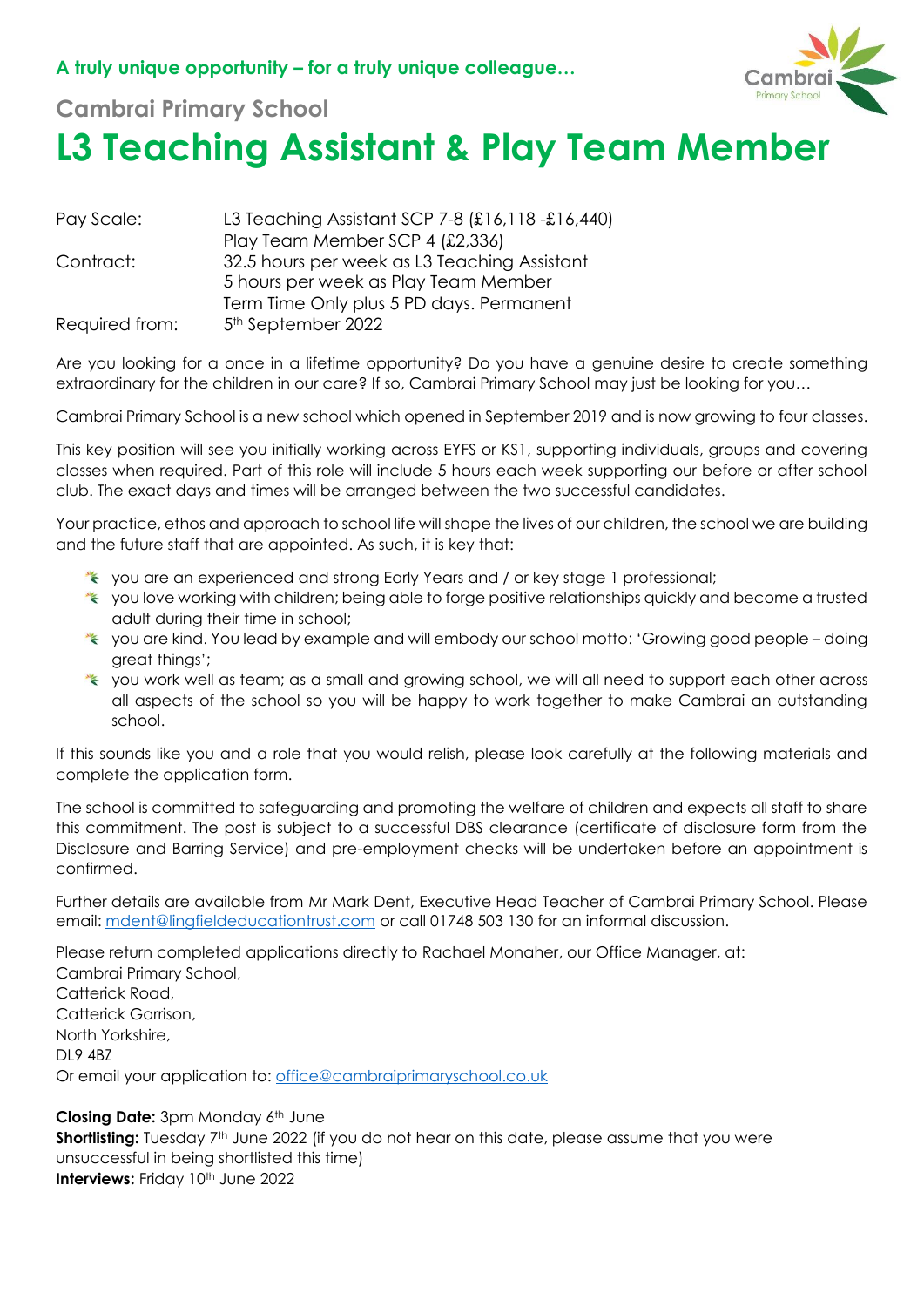

## *JOB DESCRIPTION*

| <b>POST:</b>                                    | <b>Teaching Assistant &amp; Play Team Member</b>                                                                                                                                                                                                                                                                                                                                                                                                                                                                                                                                                                                                                                                                                                                                                                                                                                                                                                                                                                                                                                                                                                                                                                                                                                                                                                                                                                                                                                                                                                                                                                                             |  |
|-------------------------------------------------|----------------------------------------------------------------------------------------------------------------------------------------------------------------------------------------------------------------------------------------------------------------------------------------------------------------------------------------------------------------------------------------------------------------------------------------------------------------------------------------------------------------------------------------------------------------------------------------------------------------------------------------------------------------------------------------------------------------------------------------------------------------------------------------------------------------------------------------------------------------------------------------------------------------------------------------------------------------------------------------------------------------------------------------------------------------------------------------------------------------------------------------------------------------------------------------------------------------------------------------------------------------------------------------------------------------------------------------------------------------------------------------------------------------------------------------------------------------------------------------------------------------------------------------------------------------------------------------------------------------------------------------------|--|
| GRADE:                                          | L3 Teaching Assistant SCP 7-8 (£16,118 -£16,440)                                                                                                                                                                                                                                                                                                                                                                                                                                                                                                                                                                                                                                                                                                                                                                                                                                                                                                                                                                                                                                                                                                                                                                                                                                                                                                                                                                                                                                                                                                                                                                                             |  |
|                                                 | Play Team Member SCP 4 (£2,336)                                                                                                                                                                                                                                                                                                                                                                                                                                                                                                                                                                                                                                                                                                                                                                                                                                                                                                                                                                                                                                                                                                                                                                                                                                                                                                                                                                                                                                                                                                                                                                                                              |  |
| <b>RESPONSIBLE TO:</b>                          | Executive Head Teacher / Senior Management Team                                                                                                                                                                                                                                                                                                                                                                                                                                                                                                                                                                                                                                                                                                                                                                                                                                                                                                                                                                                                                                                                                                                                                                                                                                                                                                                                                                                                                                                                                                                                                                                              |  |
| STAFF MANAGED:                                  | None                                                                                                                                                                                                                                                                                                                                                                                                                                                                                                                                                                                                                                                                                                                                                                                                                                                                                                                                                                                                                                                                                                                                                                                                                                                                                                                                                                                                                                                                                                                                                                                                                                         |  |
| <b>JOB PURPOSE:</b>                             | To complement the professional work of teachers by taking responsibility<br>for agreed learning activities under an agreed system of supervision.                                                                                                                                                                                                                                                                                                                                                                                                                                                                                                                                                                                                                                                                                                                                                                                                                                                                                                                                                                                                                                                                                                                                                                                                                                                                                                                                                                                                                                                                                            |  |
|                                                 | To advance pupils' learning in a range of classroom settings, including<br>working with individual pupils or groups and whole classes where the<br>assigned teacher is not present, e.g. PPA time or covering short term<br>absence. Activities involve planning, preparing and delivering learning<br>lessons as well as monitoring pupils, assessing, recording and reporting on<br>pupils' achievement, progress and development, under the direction of<br>the class/subject teacher.                                                                                                                                                                                                                                                                                                                                                                                                                                                                                                                                                                                                                                                                                                                                                                                                                                                                                                                                                                                                                                                                                                                                                    |  |
| <b>ACCOUNTABILITIES / MAIN RESPONSIBILITIES</b> |                                                                                                                                                                                                                                                                                                                                                                                                                                                                                                                                                                                                                                                                                                                                                                                                                                                                                                                                                                                                                                                                                                                                                                                                                                                                                                                                                                                                                                                                                                                                                                                                                                              |  |
| <b>Supporting Learning</b><br>& Development     | Cover short term teacher absence, communicate pupil<br>work as planned by the classroom teacher and manage pupil<br>behaviour.<br>Within an agreed system of supervision, plan teaching and learning<br>objectives, prepare and deliver learning activities and evaluate and<br>adjust lessons/work plans according to pupil responses/needs.<br>Monitor, record and evaluate pupil responses to learning<br>$\bullet$<br>activities through a range of assessment and monitoring strategies<br>against pre-determined learning objectives.<br>Interact with pupils in ways that support the development of their<br>$\bullet$<br>ability to think and learn and work independently.<br>Support the development and implementation of appropriate<br>behaviour management strategies, to anticipate and manage<br>behaviour constructively, promoting self-control and independence.<br>Support pupils in their social and emotional wellbeing and develop<br>$\bullet$<br>and implement related social, health and physical programmes.<br>Take account of the effects of different parenting approaches,<br>$\bullet$<br>background and routines and be involved in home school liaison.<br>Encourage and motivate pupils to promote independence and<br>$\bullet$<br>resilience and increase self-esteem.<br>Participate in the development, implementation and monitoring of<br>$\bullet$<br>systems relating to attendance and integration e.g. registration,<br>truancy, pastoral systems etc.<br>Accompany educational visits, with the class teacher, and other<br>٠<br>activities outside of the classroom, supervising the pupils. |  |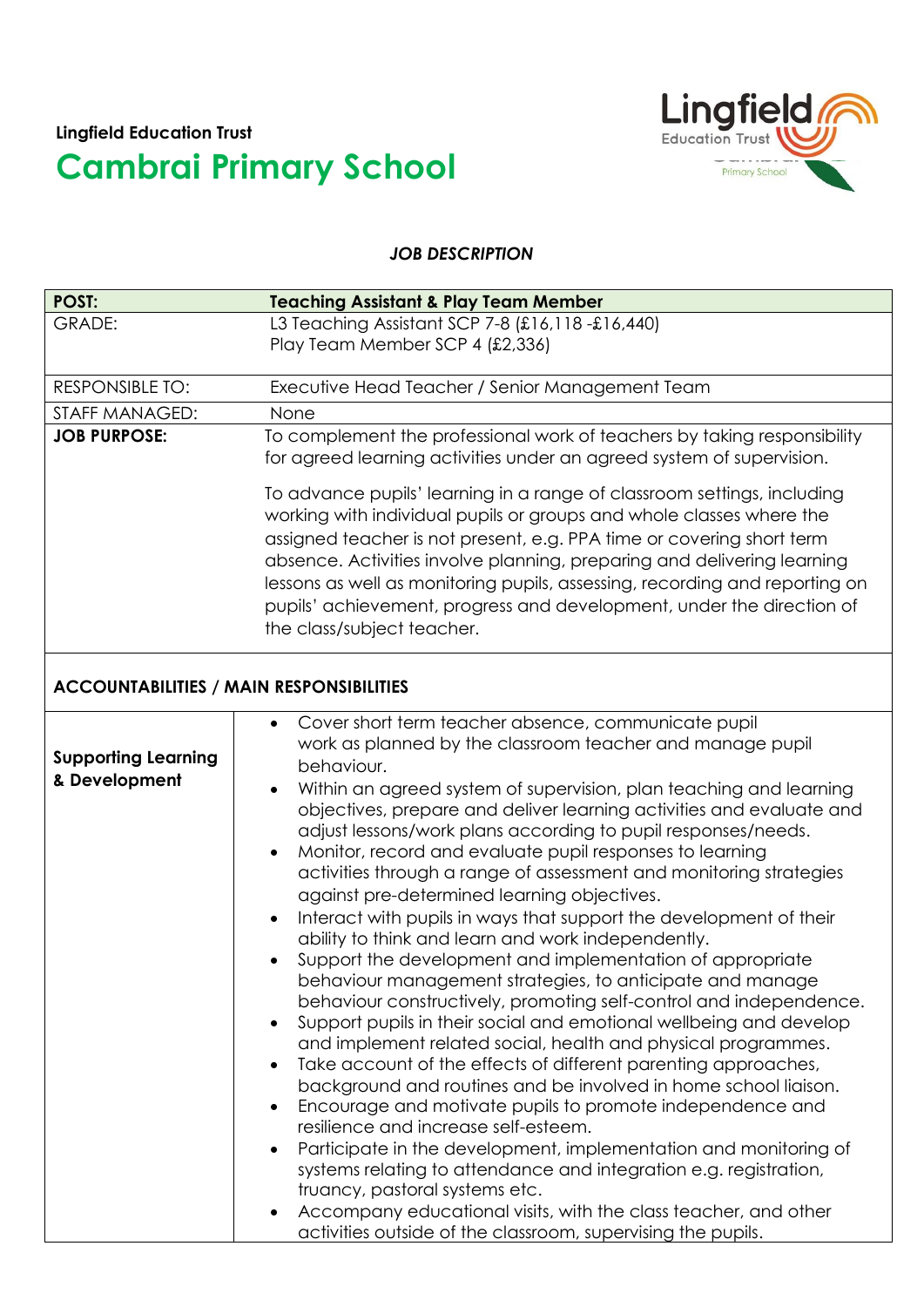|                                                                                    | Provide supervision during breaks as required.<br>$\bullet$<br>Support and facilitate meaningful and productive child-initiated play<br>$\bullet$<br>during the school day in accordance with the school Play Policy.                                                                                                                                                                                                                                                                                                                                                                                                                                                                                                                                                                                                                                                                                    |
|------------------------------------------------------------------------------------|----------------------------------------------------------------------------------------------------------------------------------------------------------------------------------------------------------------------------------------------------------------------------------------------------------------------------------------------------------------------------------------------------------------------------------------------------------------------------------------------------------------------------------------------------------------------------------------------------------------------------------------------------------------------------------------------------------------------------------------------------------------------------------------------------------------------------------------------------------------------------------------------------------|
| Communication                                                                      | Establish constructive and respectful relationships with parents/carers,<br>$\bullet$<br>exchange appropriate information, facilitate their support for their<br>child's attendance, access and learning and support home to school<br>and community links.<br>Play an appropriate part in establishing effective relationships and<br>$\bullet$<br>communicate with other agencies/professionals in liaison with the<br>teacher, to support achievement and progress of pupils.                                                                                                                                                                                                                                                                                                                                                                                                                         |
| <b>Sharing Information</b>                                                         | Provide objective and accurate feedback and reports on pupil<br>$\bullet$<br>attainment, progress and other matters, ensuring the availability of<br>appropriate evidence.<br>Participate in meetings with other staff, external professionals, and<br>$\bullet$<br>parents, regarding pupils, in a support capacity to the teacher, who<br>will normally lead on such matters.<br>Pay due regard to professional boundaries, maintaining appropriate<br>$\bullet$<br>levels of confidentiality.<br>Participate in staff meetings.<br>Share information about pupils with teachers and other professionals<br>as required.                                                                                                                                                                                                                                                                               |
| Safeguarding and<br>Promoting the<br><b>Welfare of</b><br>Children/Young<br>People | Assist pupils with personal hygiene and welfare, including physical and<br>$\bullet$<br>medical needs, whilst encouraging independence.<br>Be responsible for promoting and safeguarding the welfare of pupils<br>$\bullet$<br>that you are responsible for and come into contact with, reporting<br>concerns as appropriate.                                                                                                                                                                                                                                                                                                                                                                                                                                                                                                                                                                            |
| <b>Administration/Other</b>                                                        | Organise and manage an appropriate learning environment and<br>$\bullet$<br>resources.<br>Co-ordinate the activities of students entering the school for the<br>$\bullet$<br>purpose of work experience/ work placements.<br>Support the use of ICT to advance pupils' learning and use common<br>$\bullet$<br>ICT tools for own and pupils' learning.<br>Assist with administrative support e.g. dealing with correspondence,<br>$\bullet$<br>compilation/ analysis, reporting on attendance, exclusions etc.,<br>making phone calls.<br>Supervise and provide access arrangements for pupils sitting internal<br>$\bullet$<br>and external examinations, ensuring that examinations comply DFE<br>requirements.<br>Under the guidance and supervision of a class teacher be responsible<br>$\bullet$<br>for marking the register when covering classes.<br>Participate in training and appraisal.<br>٠ |
| <b>Data Protection</b>                                                             | To comply with Lingfield Education Trust's policies and supporting<br>$\bullet$<br>documentation in relation to GDPR - this includes Data Protection,<br>Information Security and Confidentiality                                                                                                                                                                                                                                                                                                                                                                                                                                                                                                                                                                                                                                                                                                        |
| <b>Health &amp; Safety</b>                                                         | Be aware of and implement your health and safety responsibilities as<br>٠<br>an employee and where appropriate any additional specialist or                                                                                                                                                                                                                                                                                                                                                                                                                                                                                                                                                                                                                                                                                                                                                              |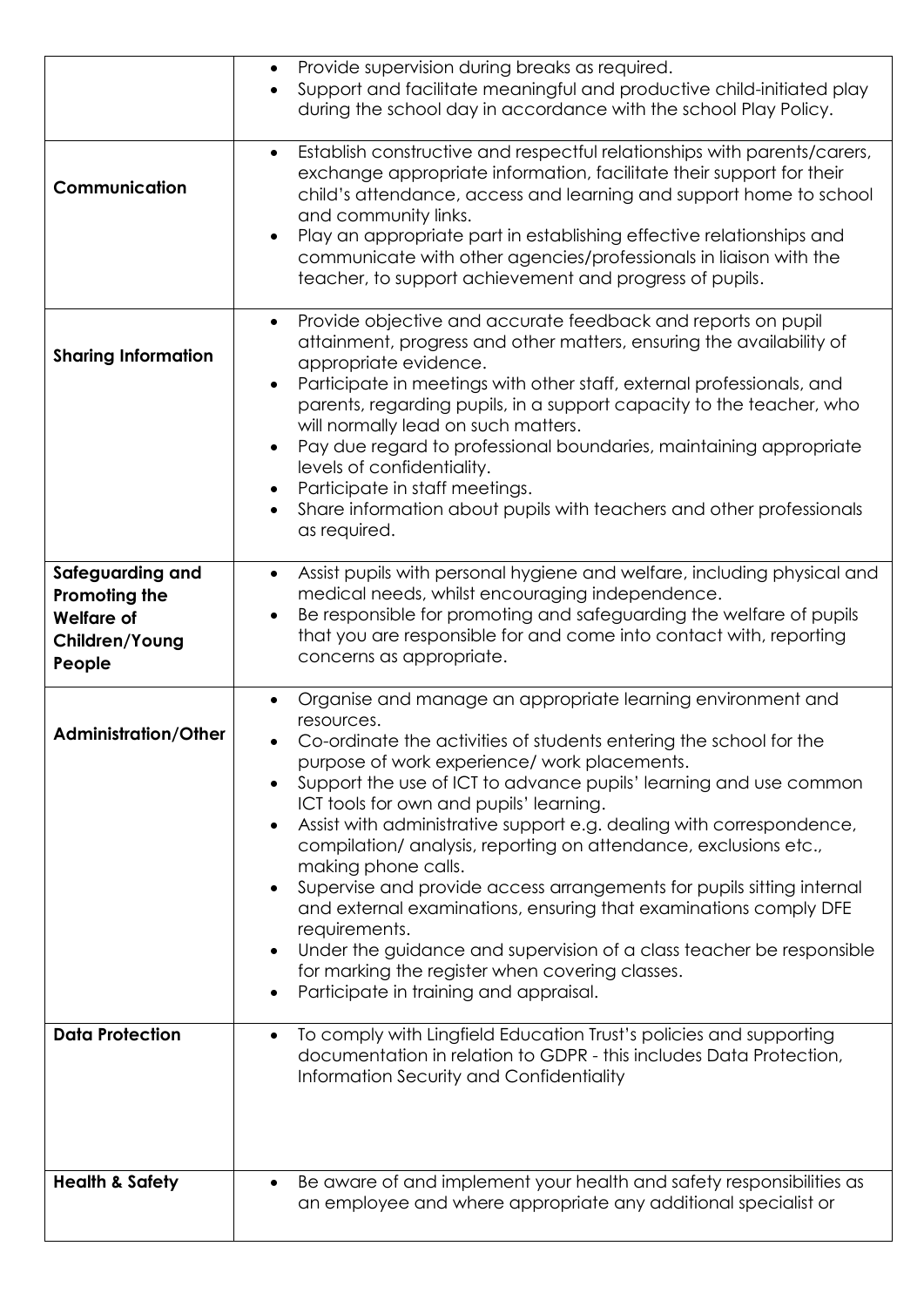|                                            | managerial health and safety responsibilities as defined in the Health<br>and Safety policy and procedure.<br>Work with colleagues and others to maintain health, safety and<br>welfare within the working environment.                                                                                                                                                                                                                                                                                                                                                                                                                                                                                                                                               |
|--------------------------------------------|-----------------------------------------------------------------------------------------------------------------------------------------------------------------------------------------------------------------------------------------------------------------------------------------------------------------------------------------------------------------------------------------------------------------------------------------------------------------------------------------------------------------------------------------------------------------------------------------------------------------------------------------------------------------------------------------------------------------------------------------------------------------------|
| <b>Equalities</b>                          | Promote inclusion and acceptance of all pupils.<br>$\bullet$<br>Ensure services are delivered in accordance with the aims of the<br>Equality Policy Statement.<br>Develop own and team members understanding of equality issues.                                                                                                                                                                                                                                                                                                                                                                                                                                                                                                                                      |
| <b>Lingfield Education</b><br><b>Trust</b> | To comply with wider Trust policies and procedures as well as Health<br>$\bullet$<br>and Safety policies, organisation statements and procedures, report<br>any incidents/accidents/hazards and take a pro-active approach to<br>health and safety matters in order to protect both yourself and others.<br>These duties are neither exclusive nor exhaustive, and the post holder will be<br>required to undertake other duties and responsibilities, which the Trust Board<br>may determine.<br>PLEASE NOTE THAT SUCCESSFUL APPLICANTS WILL BE REQUIRED TO COMPLY WITH<br>ALL SCHOOL POLICIES, INCLUDING THE NO SMOKING POLICY.<br>The School is committed to safeguarding and promoting the welfare of<br>children and expects all staff to share this commitment. |
| Date of Issue:                             | May 2022                                                                                                                                                                                                                                                                                                                                                                                                                                                                                                                                                                                                                                                                                                                                                              |

*THE SUCCESSFUL APPLICANT WILL BE SUBJECT TO RELEVANT VETTING CHECKS, INCLUDING A SATISFACTORY ENHANCED DBS CHECK BEFORE AN OFFER OF APPOINTMENT IS CONFIRMED. FOLLOWING APPOINTMENT, THE EMPLOYEE WILL BE SUBJECT TO RE-CHECKING AS REQUIRED FROM TIME TO TIME BY THE SCHOOL.*

The post will be based in Cambrai Primary School however, the Trust reserves the right to require you to work at other schools in the Trust. As part of Lingfield Education Trust, there are exciting opportunities to work across the Trust and for career progression.

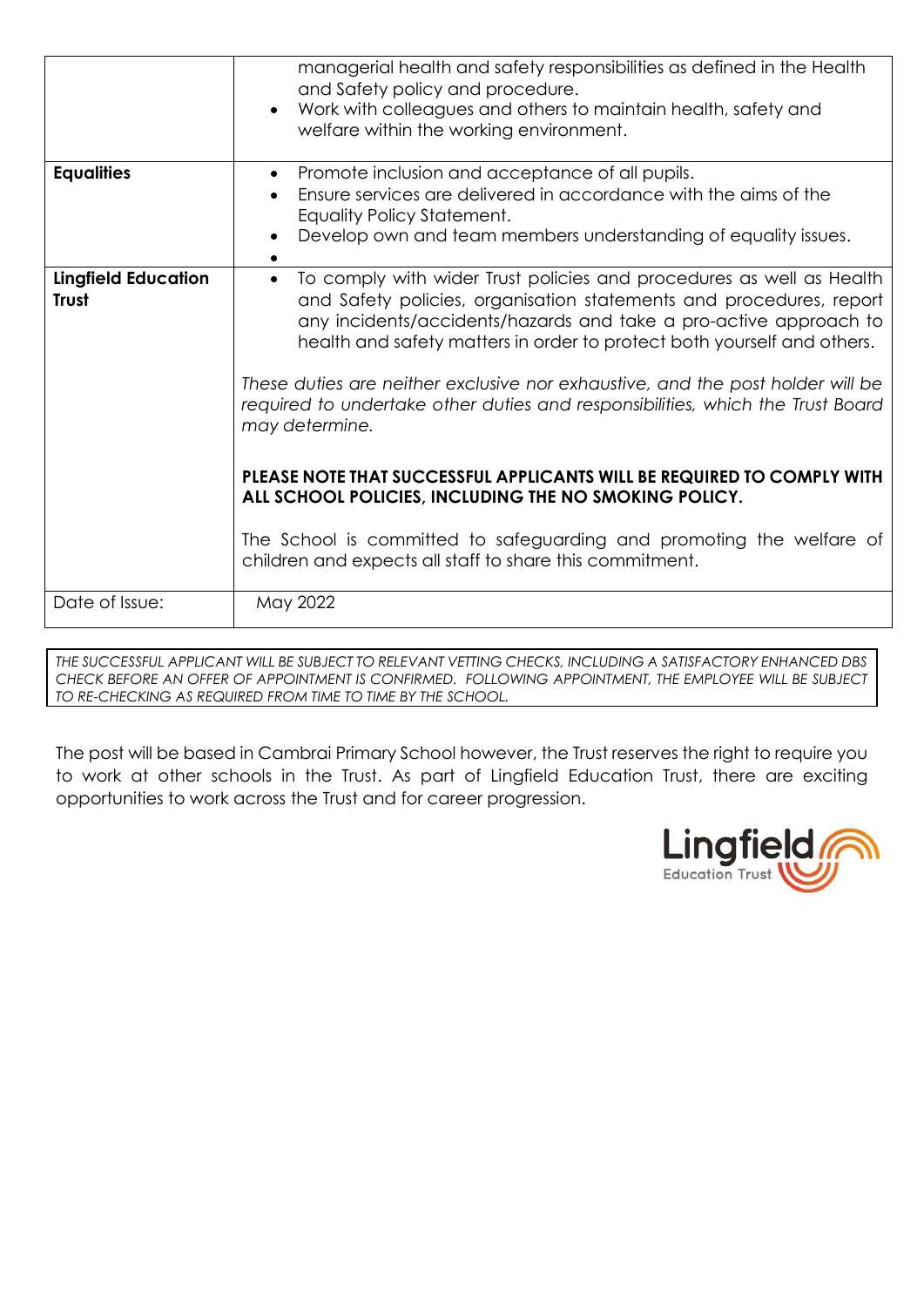

| <b>Essential upon appointment</b>                                                                                                                                                                                                                                                                                                                                                                                                                                                                | Desirable on appointment (if not attained, development<br>may be provided for successful candidate)                                                                                                                                                                                     |  |
|--------------------------------------------------------------------------------------------------------------------------------------------------------------------------------------------------------------------------------------------------------------------------------------------------------------------------------------------------------------------------------------------------------------------------------------------------------------------------------------------------|-----------------------------------------------------------------------------------------------------------------------------------------------------------------------------------------------------------------------------------------------------------------------------------------|--|
|                                                                                                                                                                                                                                                                                                                                                                                                                                                                                                  |                                                                                                                                                                                                                                                                                         |  |
| Knowledge                                                                                                                                                                                                                                                                                                                                                                                                                                                                                        |                                                                                                                                                                                                                                                                                         |  |
| Good understanding of child/young people's development and learning<br>processes - particularly Early Years and or KS1. (AF, I, R)<br>Understanding of individual children and young peoples' needs (AF, I)<br>$\bullet$<br>An understanding that children/Young people have differing needs and<br>knowledge of inclusive practice (AF, I, R)<br>Understanding of how to cover classes, under the direction of teacher, for the<br>$\bullet$<br>purposes of PPA / short term absence (AF, I, R) | Knowledge of Behaviour Management techniques (AF,<br>$\bullet$<br>R, I<br>Knowledge of Child Protection and Health & Safety<br>$\bullet$<br>legislations and procedures (AF, R, I)                                                                                                      |  |
| <b>Experience</b>                                                                                                                                                                                                                                                                                                                                                                                                                                                                                |                                                                                                                                                                                                                                                                                         |  |
| Significant experience of working with children in an education setting,<br>including Early Years and/or KS1 (AF, I, R)                                                                                                                                                                                                                                                                                                                                                                          | Experience of delivering evidence based interventions<br>$\bullet$<br>that accelerate learning (AF, R, I)<br>Experience in a relevant specialism e.g. Art/Music/Sport<br>$\bullet$<br>(AF, R, I)<br>Experience of delivering or supporting wraparound care<br>and activities (AF, R, I) |  |
| <b>Occupational Skills</b>                                                                                                                                                                                                                                                                                                                                                                                                                                                                       |                                                                                                                                                                                                                                                                                         |  |
| Demonstrable ICT skills and ability to use them as part of the learning process,<br>or, the ability to develop ICT skills in a reasonable timeframe (AF, R)<br>Good written and verbal communication skills: able to communicate<br>effectively and build good relationships with all teachers, children, young<br>people, families and carers (AF, I, R, T)                                                                                                                                     |                                                                                                                                                                                                                                                                                         |  |
| <b>Qualifications</b>                                                                                                                                                                                                                                                                                                                                                                                                                                                                            |                                                                                                                                                                                                                                                                                         |  |
| Grade C English and maths at GCSE or equivalent (AF,C)<br>Level 3 TA qualification                                                                                                                                                                                                                                                                                                                                                                                                               | Paediatric First Aid Training (AF, C)<br>$\bullet$<br>Relevant NVQ level 4 or foundation degree (AF, C)<br>$\bullet$                                                                                                                                                                    |  |
| <b>Personal Qualities</b>                                                                                                                                                                                                                                                                                                                                                                                                                                                                        |                                                                                                                                                                                                                                                                                         |  |
| Demonstrable interpersonal skills (I, R)<br>Ability to work successfully in a team (AF, I, R)<br>Able to exercise discretion and judgement (AF, I, R)                                                                                                                                                                                                                                                                                                                                            | Creativity (AF, T, I)<br>$\bullet$                                                                                                                                                                                                                                                      |  |